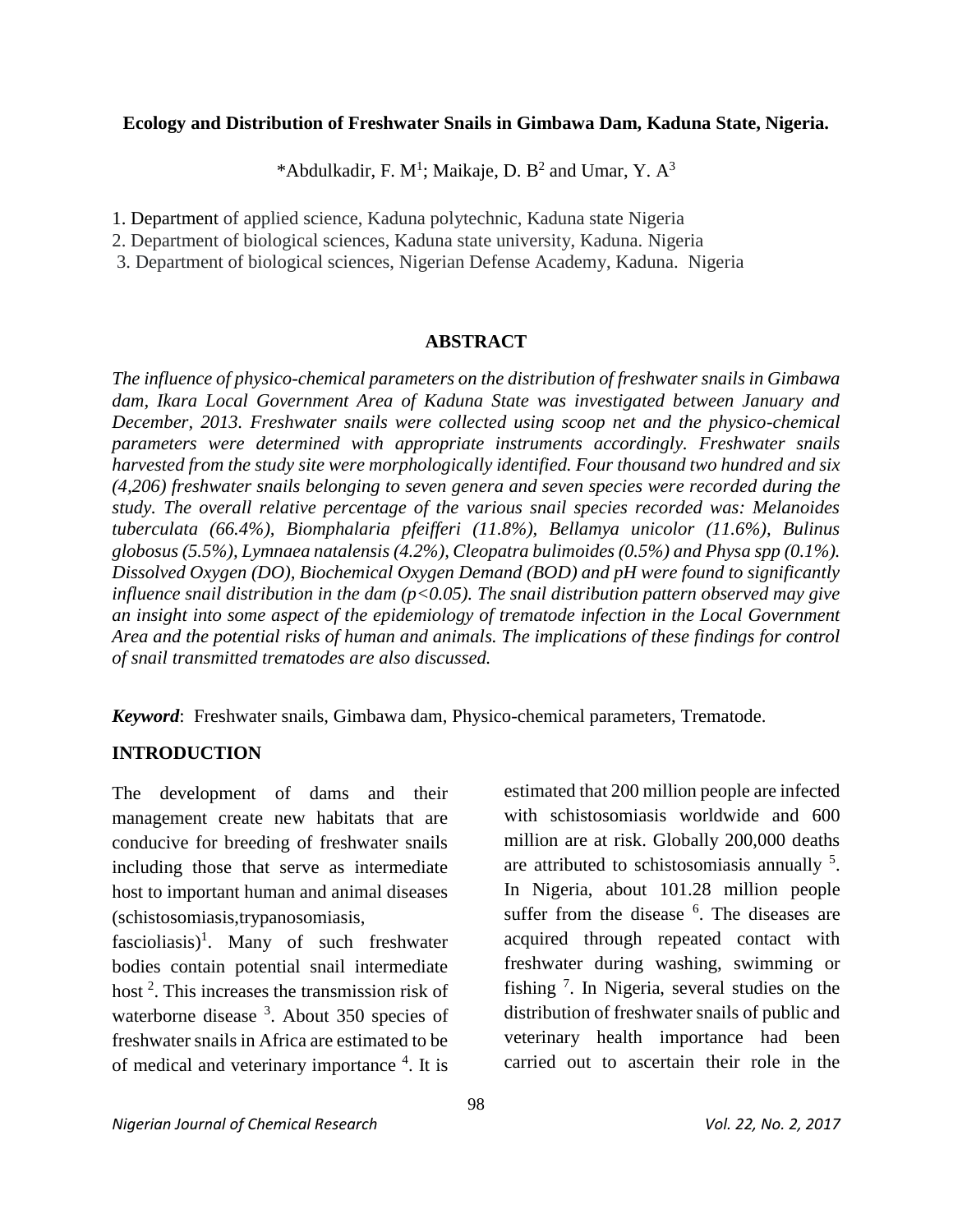transmission of trematode infection in humans and animals  $8, 9, 10, 11$ . Similarly in Kaduna State various freshwater snails intermediate host have been collected  $12, 13$ .

Consequently, dams contribute to the spread, endemicity and incidence of water borne diseases especially trematode parasitic diseases that are dependent on water based intermediate host. Several factors such as physical, chemical and biological factors are considered affecting the ecology of freshwater snails and other intermediate host of disease hence, suggesting local investigation to identify important factors in each water body  $14, 15$ . This study was aimed at determining the local distribution and diversity of freshwater snails and the influence of physico-chemical parameters on their distribution in Gimbawa dam.

#### **MATERIALS AND METHODS**

#### *Study area*

Kaduna state with it capital in Kaduna is geographically located on  $10^0 21^1 23^{11}$  N and  $7^0$  26<sup>1</sup> 2<sup>11</sup> E. It covers an area of 46053 km<sup>2</sup> and has a population of  $6,066,562$  <sup>16</sup>. The state is endowed with two major rivers (Gurara and Kaduna) that have been dammed at various locations to provide water for drinking, fishing, agriculture and other human needs.

### *Study site*

Gimbawa dam is a conglomeration of many river tributaries. It lies on  $11^0 10^1 57^{11}$  N and  $08^0$  48<sup>1</sup> 97<sup>11</sup> E in Ikara Local Government area of Kaduna State. It is 30 km North East from Zaria town with an estimated population of about 194,725 people. The dam provides potable drinking water for communities around as well as for irrigation

to increase food production. Bulk of tomatoes, onions and sugar cane grown in the state are from this area. Occupational activities centered mainly on fishing, irrigation and livestock watering. Vegetation along the bank is mainly grasses with short trees.



**Figure 1**: Researcher measuring water pH with some farmers washing their vegetables in the water at Gimbawa dam

### *Snail collection*

Freshwater snails were collected with the aid of a scoop net or manually collected with forceps when seen every month for a period of twelve months (January to December, 2013) as described by  $17$  from sites where there were obvious human activities. Freshwater snails collected were transferred to labeled perforated plastic containers and transported to the Department of Biological Sciences Laboratory, Nigerian Defence Academy Kaduna, sorted and identified to species level using morphological characteristic standard key as described by  $^{18}$ . Identified snails were counted and recorded.

# *Determination of the physico-chemical parameters of the freshwater body*

Surface water sample was collected once monthly from the sampling site by simple dipping.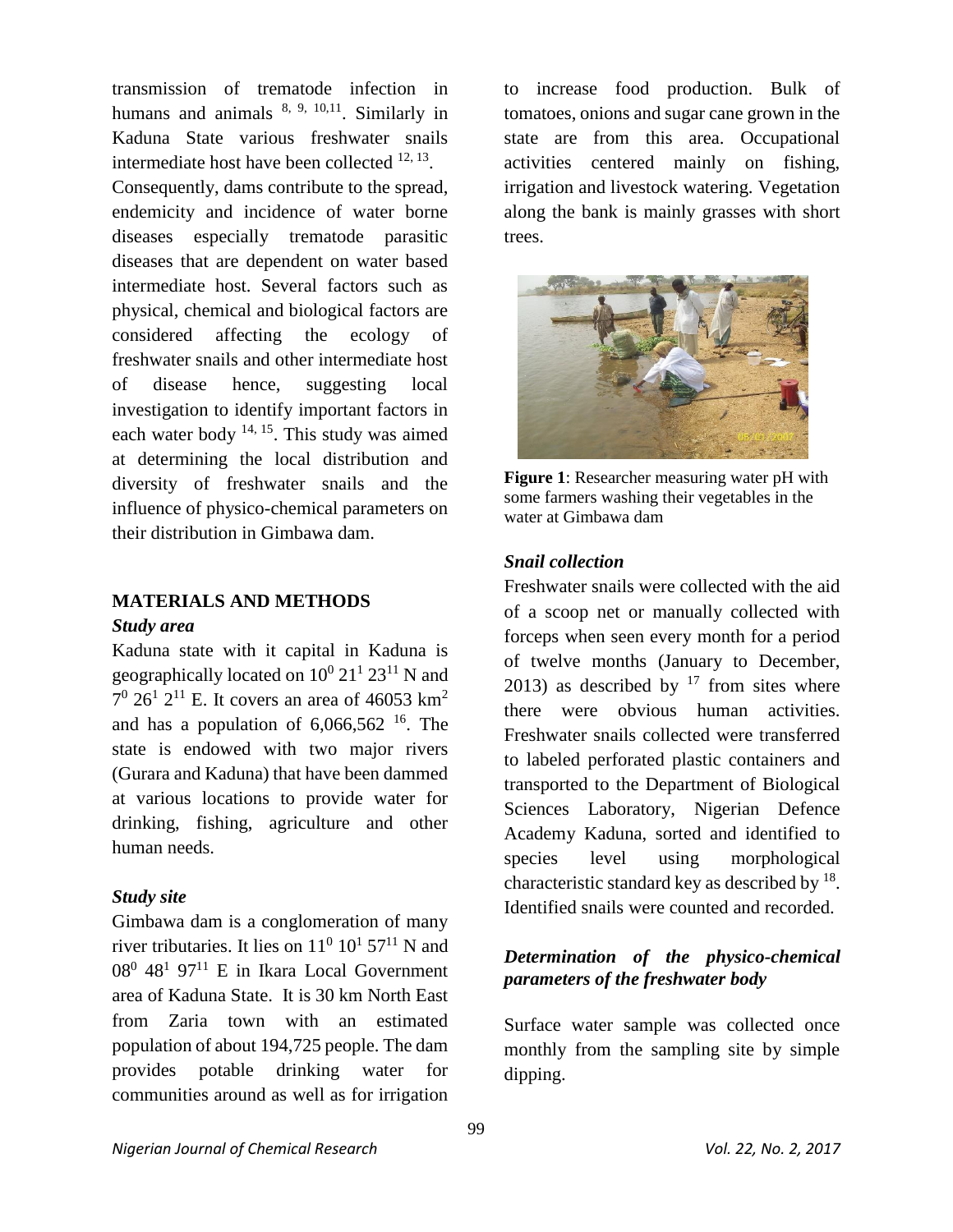The sample of the water collected was transported to the laboratory for chemical analysis while pH, water transparency, surface water temperature, conductivity and total dissolved solids were determined on site.

Water transparency was measured at the site with the aid of Sacchi disc of 20cm diameter with black and white quarters attached to a calibrated cord (cm).

pH of the surface water was determined at the site with a pocket size pH meter, H198103 checker ® pH Tester (Hanna instruments, Inc.).

Surface water temperature, electrical conductivity and total dissolved solids were determined on site with EC/TDS/Temp COMBO meter (Model Com 100,11/05) Myron L. Company.

The methods of  $19$  were used for the determination of dissolved oxygen (DO) and biochemical oxygen demand (BOD) of the freshwater body.

### *Data Analysis*

T-test was used to compare the relative abundance of freshwater snails during dry and wet seasons. Correlation coefficient was used to find the relationship between each of the physico-chemical parameters in the dam and the relative abundance of freshwater snails. Probability values <0.05 were considered significant.

### **RESULTS**

Four thousand two hundred and six (4,206) freshwater snails belonging to seven genera and seven species were collected during the

*Nigerian Journal of Chemical Research Vol. 22, No. 2, 2017*

study period. The freshwater snails were identified as *Melanoides tuberculata* (Muller, 1774), *Biomphalaria pfeifferi* (Kraus, 1848), *Bellamya unicolor* (Olivier, 1804), *Bulinus globosus* (Morelet, 1866), *Lymnaea natalensis* (Kraus, 1848), *Cleopatra bulimoides* (Olivier,1804) and *Physa spp* <sup>18</sup> (Fig.2-8).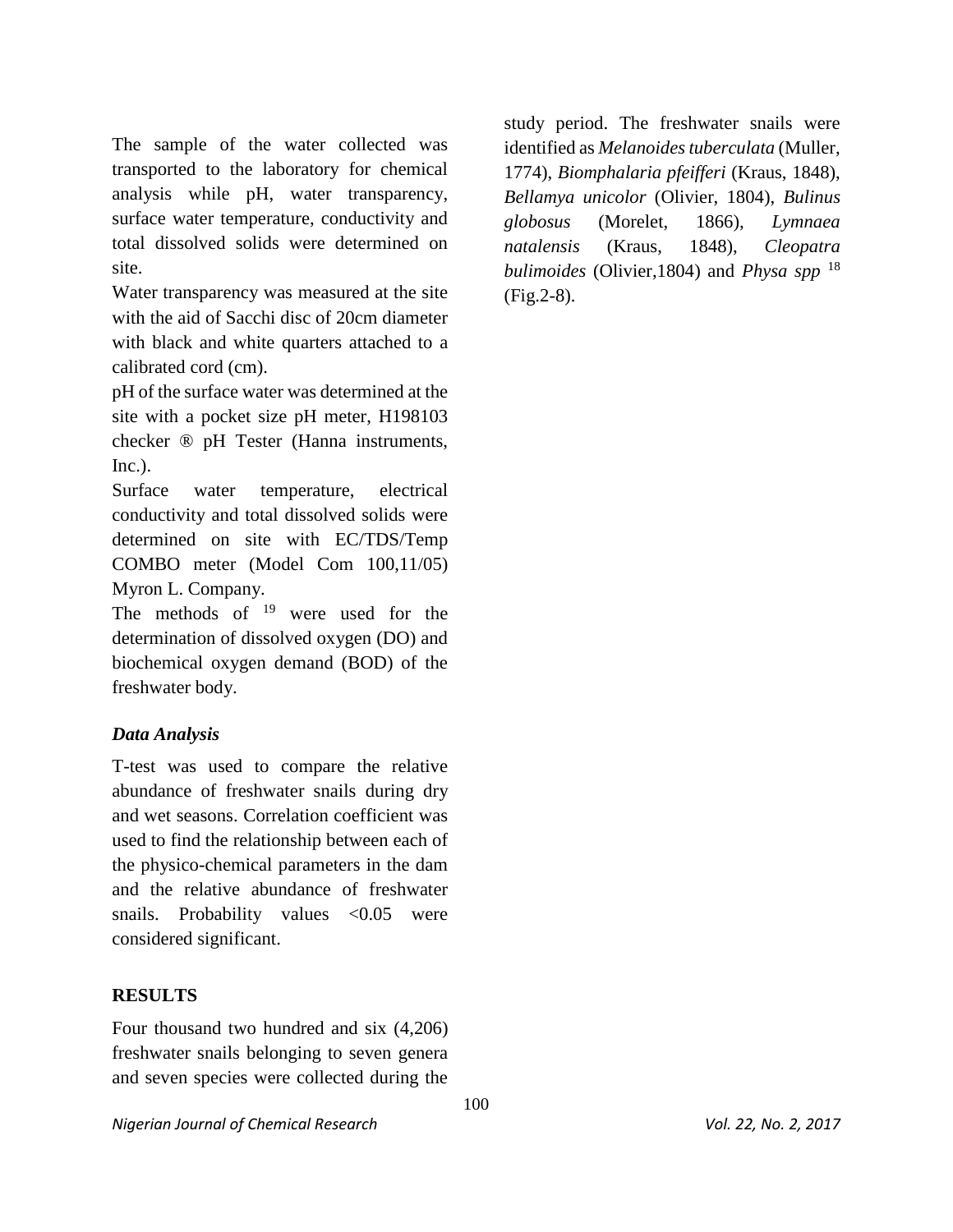

**Fig.2 a**: Abarpertural view of *Melanoides tuberculata*



**Fig.4a:** Dorsal view of *Biomphalaria pfeifferi*



**Fig.2 b**: Apertural view of *Melanoides tuberculata*



**Fig.4 b**: Apertural view of *Biomphalaria pfeifferi*



**Fig.3 a:** Abarpertural view of *Bellamya unicolor*



**Fig.5 a:** Abarpertural view of *Lymnaea natalensis*



**Fig,3 b:** Apertural view of *Bellamya unicolor*



**Fig.5b:** Apertural view of *Lymnaea natalensis*



**Fig.6a**: Lateral view of Physa spp



**Fig 6b**: Apertural view of Physa spp



**Fig.7 a:** Abarpertural view of *Bulinus globosus*



**Fig.7 b:** Apertural view of *Bulinus globosus*



 *Cleopatra bulimoides* **Fig.8 a:** Abarpertural view of



**Fig.8b:** Apertural view of *Cleopatra bulimoides*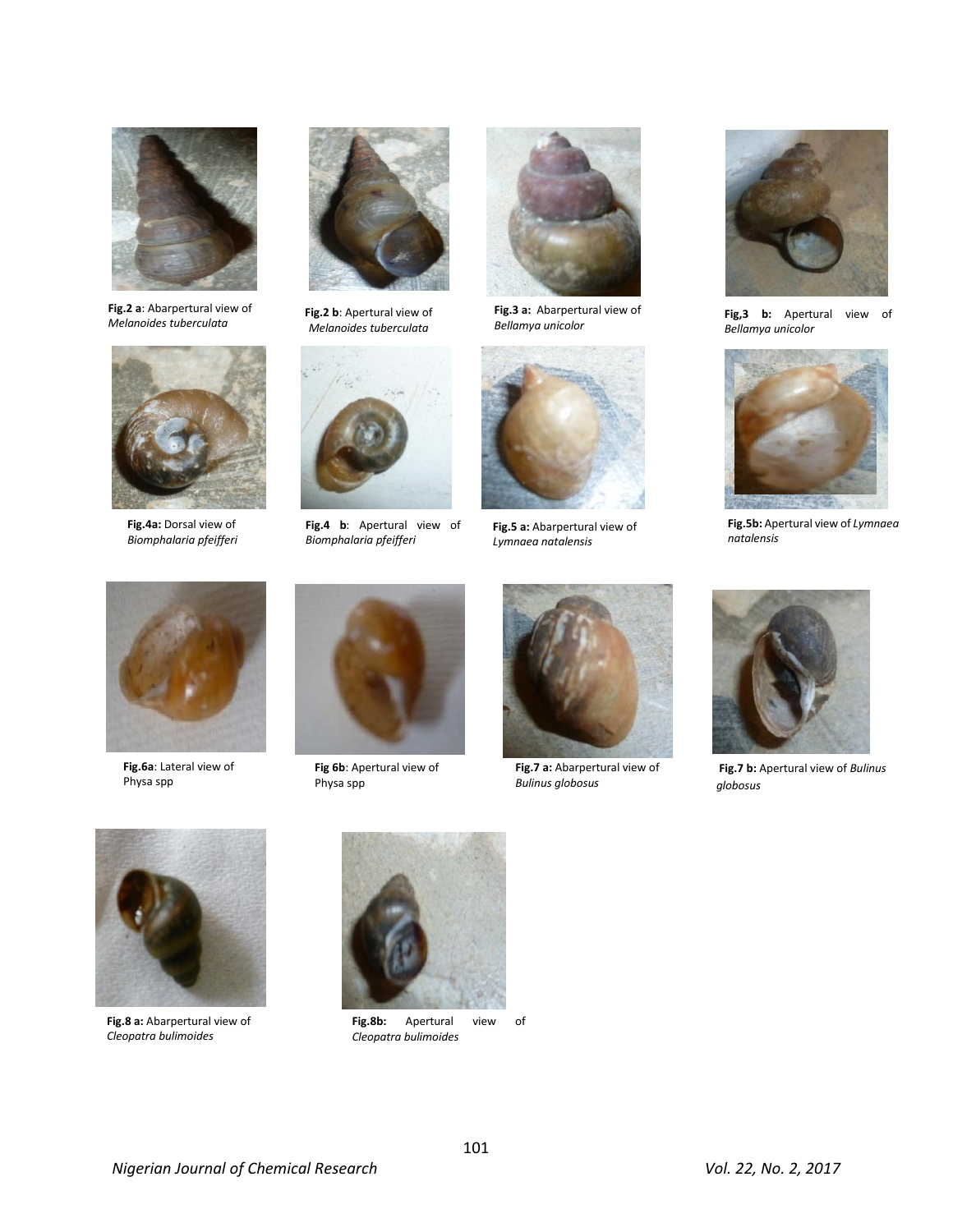Table 1. shows the distribution of the freshwater snail species collected from the dam. It showed marked variation with *M.tuberculata* having the highest relative percentage of 66.4% out of the total snail collected. This was followed by *B. pfeifferi* and *B. unicolar* with 11.8% and 11.6% respectively. The least collection was from *Physa spp* with 0.1% (Table 1).

**Table 1.** Distribution of freshwater snail species collected from Gimbawa Dam, Ikara LGA, Kaduna State.

| <b>Snail Species</b> | Number<br>of Snails | <b>Relative</b><br><b>Percentage</b> |
|----------------------|---------------------|--------------------------------------|
| M tuberculata        | 2793                | 66.4                                 |
| B.pfeifferi          | 495                 | 11.8                                 |
| <b>B</b> unicolor    | 488                 | 11.6                                 |
| B.globosus           | 232                 | 5.5                                  |
| L. natalensis        | 177                 | 4.2                                  |
| C.bulimoides         | 19                  | 0.5                                  |
| Physa spp            | 02                  | 0.1                                  |

**Table 2**: Shows the seasonal freshwater snail collection. Two thousand two hundred and forty six (2,246) freshwater snails of different species were collected during the dry season while relatively fewer numbers were recorded in wet season (1,960). Although there was variation from season to season, the difference was not statistically significant (p=0.690)  $>0.05$ ).

| <b>Table 2.</b> Total seasonal fresh snail collection in |  |
|----------------------------------------------------------|--|
| Gimbawa dam, Kaduna State                                |  |

|                   | <b>Snails collected</b> |         |        |                       |             |      |
|-------------------|-------------------------|---------|--------|-----------------------|-------------|------|
| <b>Freshwater</b> |                         |         | Dry    | Rela                  |             |      |
| snail species     | Dry                     | Relativ | Wet    | Relative<br>Percentag | and         | tive |
|                   | season                  | e       | season |                       | Wet         | Perc |
|                   |                         | Percent |        | e                     | Seas        | enta |
|                   |                         | age     |        |                       | $_{\rm on}$ | ge   |
|                   |                         |         |        |                       | total       |      |
| B.globosus        | 167                     | 7.4     | 65     | 3.3                   | 232         | 5.5  |
| Physa spp         | 02                      | 0.1     | 00     | 00                    | 02          | 0.1  |
| B. pfeifferi      | 484                     | 21.5    | 11     | 0.6                   | 495         | 11.8 |
| L. natalensis     | 175                     | 7.8     | 02     | 0.1                   | 177         | 4.2  |
| M.tuberculat      | 111                     | 49.6    | 1679   | 85.7                  | 279         | 66.4 |
| a                 | 4                       |         |        |                       | 3           |      |
| C.bulimoide       | 11                      | 0.5     | 08     | 0.4                   | 19          | 0.5  |
| S                 |                         |         |        |                       |             |      |
| B. unicolor       | 293                     | 13      | 195    | 9.9                   | 488         | 11.6 |
| Total             | 224                     | 100     | 1960   | 100                   | 420         | 100  |
|                   | 6                       |         |        |                       | 6           |      |

Statistically there was no significant difference (p>0.05) in relative abundance of snail collection during dry and wet season.

#### $t=0.429, P=0.6$

Table 3. shows the mean values of the physicochemical parameters of Gimbawa dam. The mean value for dissolved oxygen in the dam for the year was 6.6mg/l while biochemical oxygen demand was 1.9mg/l. The pH was on the alkaline side with 8.8 and surface water temperature was generally on the lower side  $(28.4^{\circ}c).$ 

Significant difference (P<0.05) was observed in the relationship between relative abundance of freshwater snails in the dam and dissolved oxygen, biochemical oxygen demand and pH (Table 4).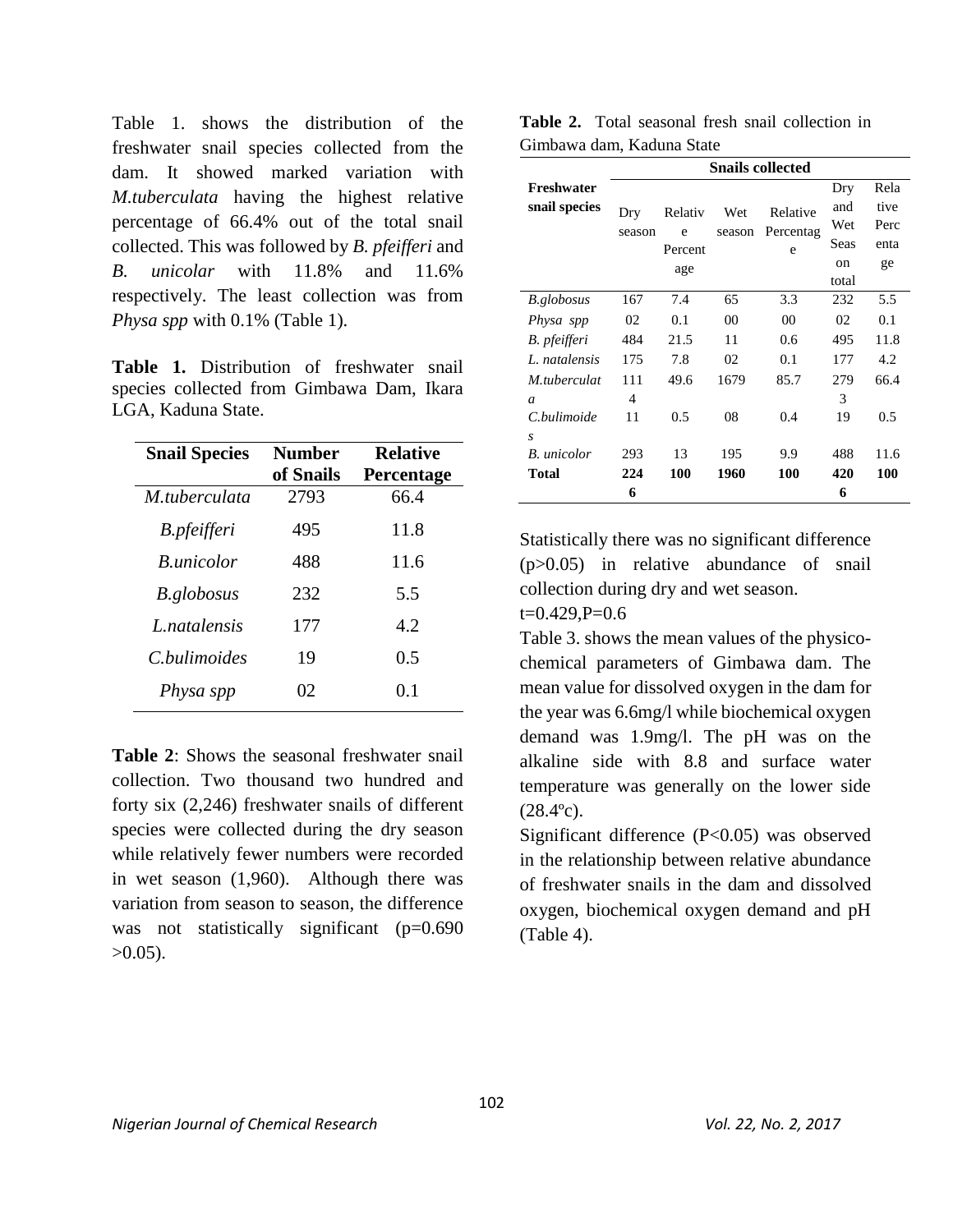| Physico-chemical Parameters         | N  | Mean  | <b>SD</b> |
|-------------------------------------|----|-------|-----------|
| Dissolved oxygen $(mg/l)$           | 12 | 6.6   | 2.4       |
| Biochemical oxygen demand<br>(mg/l) | 12 | 1.9   | 1.2       |
| Ph                                  | 12 | 8.8   | 1.4       |
| Water temperature $(^{O}C)$         | 12 | 28.4  | 2.8       |
| Transparency (cm)                   | 12 | 38.8  | 18.7      |
| Conductivity (us)                   | 12 | 129.8 | 28.6      |
| Total dissolved solids (mg/l)       | 12 | 73.8  | 8.5       |

**Table 3:** Mean values of physicochemical parameters of Gimbawa dam

**Table 4:** Correlation Coefficients for Abundance of Snails and Physiochemical Parameters

| N  |                | Sig.                          |
|----|----------------|-------------------------------|
|    | Correlations   |                               |
|    |                | 0.000                         |
|    |                |                               |
|    |                | 0.006                         |
|    |                |                               |
| 12 | $0.326*$       | 0.001                         |
| 12 | $-0.014$       | 0.966                         |
| 12 | 0.049          | 0.438                         |
| 12 | 0.140          | 0.663                         |
|    |                | 0.068                         |
|    |                |                               |
|    | 12<br>12<br>12 | $0.409*$<br>$0.312*$<br>0.291 |

#### **DISCUSSIONS**

The result obtained from the study indicates relatively high abundance and diversity of freshwater snail intermediate hosts in the dam. This could be attributed to human and animal activities at the dam site (farming, bathing, fishing, washing of clothes and vehicles) that makes human parasite contact possible and consequently affect the

occurrence of aquatic plants that serve as food and shelter to the freshwater snails thus increasing their number and diversity  $20,21$ . The relatively high percentage observed in *M. tuberculater* reflect their superior natural adaptation such as the presence of their hard protective shell that can withstand harsh environmental conditions and also protect them against predators and drought,  $22, 23$ . The occurrence of *B. pfeifferi* and *B. globosus* in the dam is an indication of good nutritional content of the dam coupled with relatively low temperature throughout the year  $17$ . These freshwater snails are generally encountered in freshwater body that is polluted with human and animal excreta. The organic matter increases the concentration of detritus and possibly the proliferation of algae that forms the diet of planorbid and prosobranch snails <sup>24</sup>. These freshwater snails serve as intermediate host to highly infective larval trematode of the genus *Schistosoma* that is important in terms of public health. The presence of *L. natalensis* in the dam which has been indicated as the chief intermediate host of *Fasciola* predisposes the animals in the local community to liver disease *(fascioliasis*) 9, 25. The presence of freshwater snails in both seasons reflect the continuous activities in the dam site throughout the year thus the presence of definitive host which influence the occurrence of the freshwater snails. However more freshwater snails were collected in the dry season. Similar observation was made  $by<sup>17</sup>$ . This could be due to the fact that in dry season water table is low, water movement is slow so it offers a stable environment for the freshwater snail to lodge on surfaces (objects,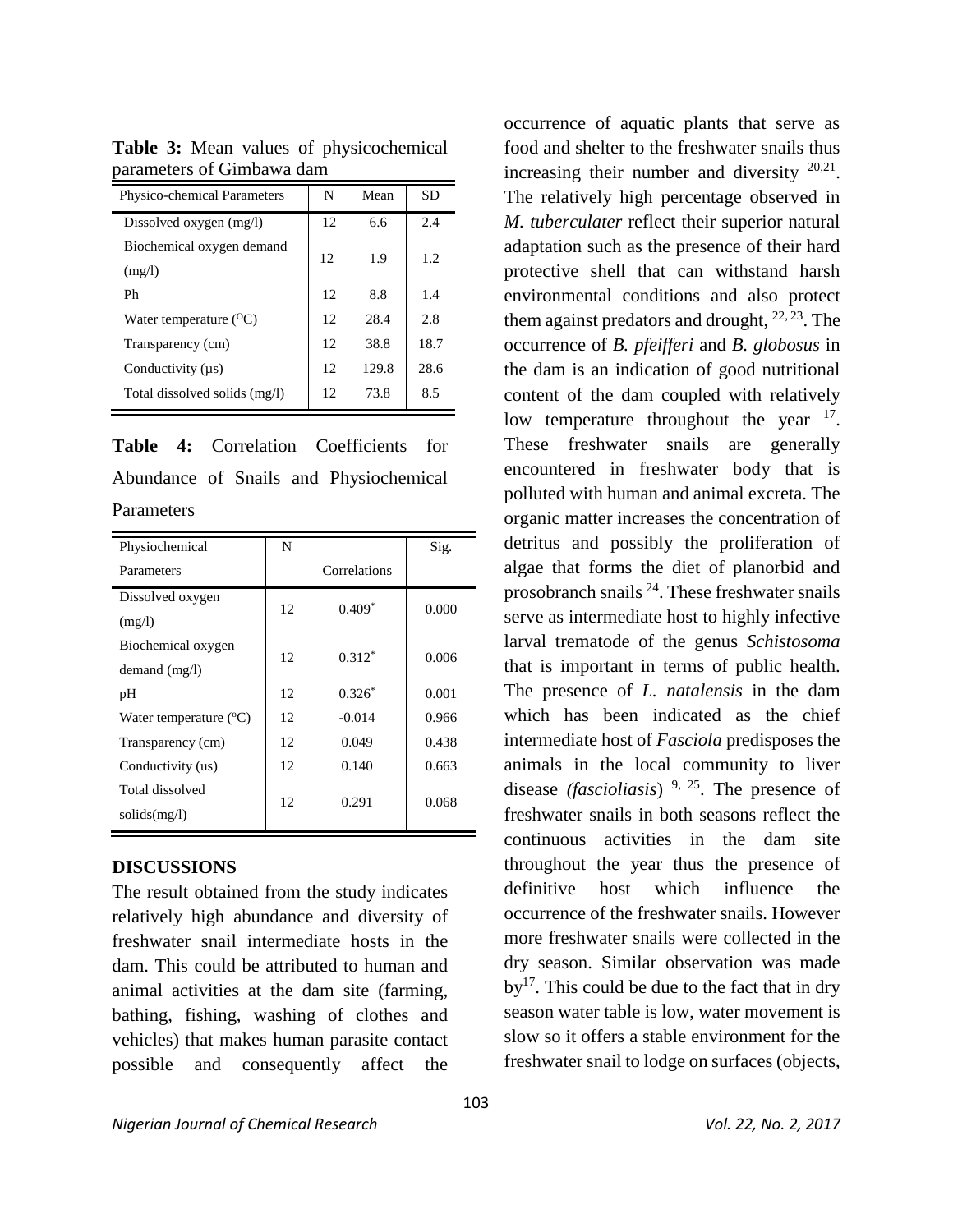plants, polythene bags). Statistically (P>0.05) there is no significant difference. <sup>26</sup> made similar observation. Findings from this study showed that the relative abundance of freshwater snails in the dam is significantly (P<0.05) influenced by DO, BOD and pH (Table 3.4). Similar observation was made by  $12$ . In general, the mean values of the physico-chemical parameters of the dam are comparable with findings from similar studies in African water bodies and are within tolerable limit for freshwater snail intermediate host 27, 28, 29 .

# **CONCLUSION**

Freshwater snail intermediate hosts of trematodes are present in Gimbawa dam and the prevailing physico-chemical parameters of the dam are conducive for optimal growth and propagation of freshwater snail intermediate host.

# **RECOMMENDATION**

Further study should be carried out to evaluate the prevalence of trematode infection among the local community surrounding Gimbawa dam.

# **REFERENCES**

- 1. Ofoezie, I.E. (2002). Human health and sustainable water resources development in Nigeria: Schistosomiasis in artificial Lakes. *Natural Resources Forum,* 26: 150- 160.
- 2. Betterton, C., Ndifon, G.T., Bassey, S.E, Tan, R.M and Oyeyi, T. (1988). Schistosomiasis in Kano State, Nigeria. Human infections near dam sites and the Distribution and Habitat

preferences of potential snail intermediate hosts. *Annals of Tropical Medicine and parasitology,*  82 (6): 561-568.

- 3. Steinmann, P., Keiser, J., Bos, R., Tanner, M. and Utzinger, J. (2006). Schistosomiasis and water resources development: Systematic review, Meta-analysis and estimates of people at risk. *Lancet of Infectious Diseases*, 6: 411-425.
- 4. Yves, B.K., Edia, E.O., Felix, K.K., Cyrille, K.N., Dramane, D. and Allassana, O. (2013). Spatial Distribution Africa pattern of freshwater Mollusks in Me, Agenby and Banco Basin (Ivory Coast; West). *Bulletin of Environment, Pharmacology and Life Sciences*, 2  $(12): 146 - 151.$
- 5. Ahmed, S. H. (2014). *Schistosomiasis*. Available@ [www.medscape.com](http://www.medscape.com/) accessed on 5 may, 2015.
- 6. Chitsulo, L., Engela, D., Montresar, A. and Savioli L. (2000). The global status of schistosomiasis and its control. *Acta Tropica*, 77: 41-51.
- 7. Ngele, K.K. (2011). The status of urinary Schistosomiasis among primary children in Bende and Isukwato L.G.A, Abia State, Nigeria. *World Journal of Biotechnology,* 2 (1): 1814-1821.
- 8. Akinwale, O. P., Kane, R.A., Rollinson, D., Stothard, J.R., Ajayi, M.B., Akande, D.O., Ogungbemi, M.O., Duker, C., Gyang, P.V. and Adeleke, M.A. (2010). Molecular approaches to the identification of

*Nigerian Journal of Chemical Research Vol. 22, No. 2, 2017*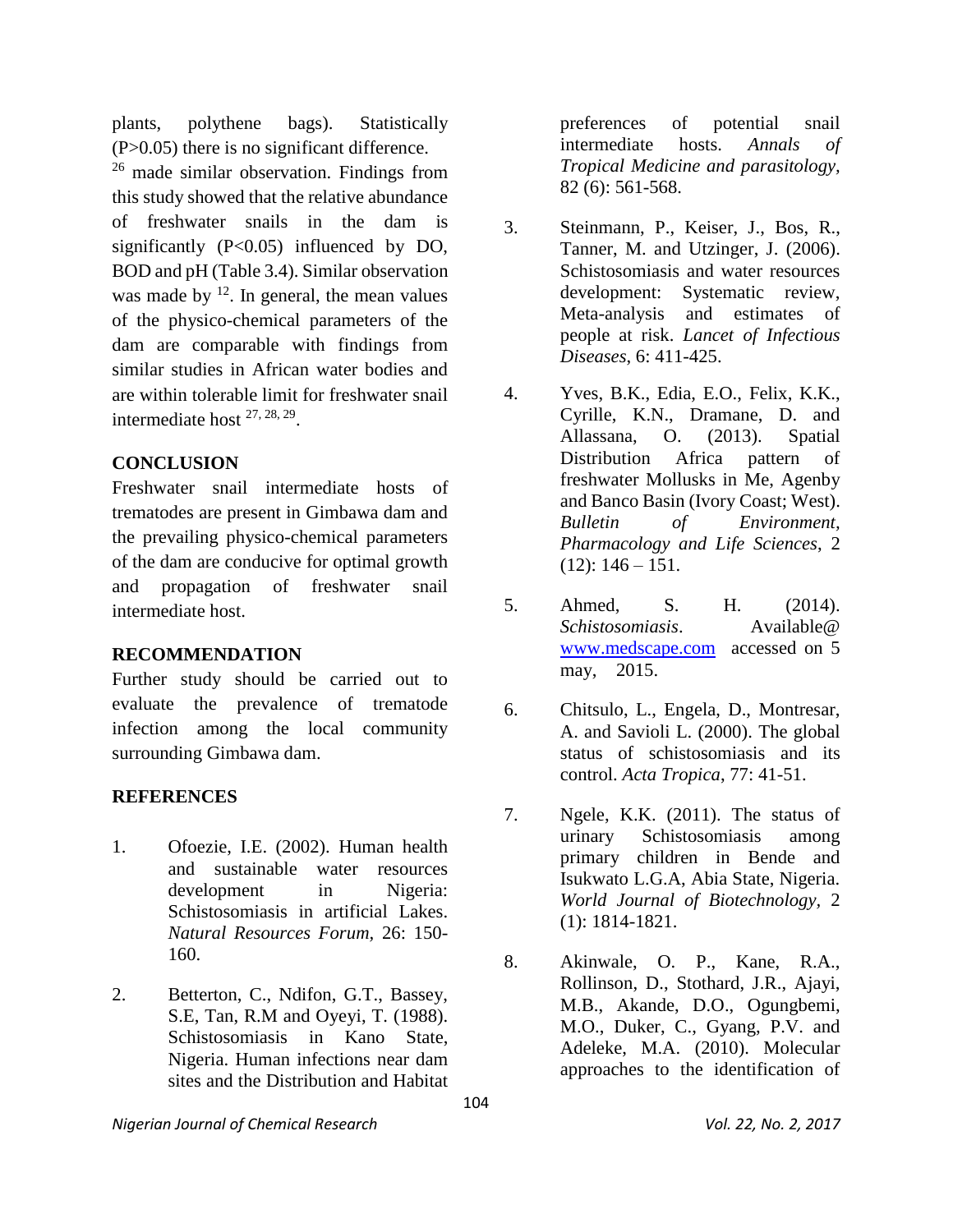*Bulinus species* in South-Western Nigeria and observation on Natural snail infections with *Schistosomes*. *Journal of Helminthology*, 1-11.

- 9. Njoku-Tony, F. (2011): Effect of some physico-chemical parameters on abundance of intermediate snails of animal Trematodes in Imo state, Nigeria. *Researcher*, 3(4): 15-21.
- 10. Salawu, O.T. and Odaibo, A.B. (2012). Preliminary study on ecology of *Bulinus jousseaumei* in *Schistosoma haematobium,* endemic rural community of Nigeria. *African Journal of Ecology,* 442 - 446.
- 11. Adjarho, U.B., Esenowo, I. K and Ugwumba, A.A. (2013). Physicochemical parameters and Macro invertebrate fauna of Ona River at Oluyole estate, Ibadan, Nigeria. *Research Journal of Environmental and Earth Sciences*, 5 (11): 671-676.
- 12. Yakubu, N., Galadima, M. and Yakubu, S.E. (2002). Seasonal changes in the distribution and infection rate of *Schistosome* intermediate hosts in River Kubanni and its tributaries. *Bioscience Research Communications,* 15 (3): 207-214.
- 13. Ayanda, O.I. (2009). Prevalence of snail vector of schistosomiasis and their infection rates in two localities within A.B.U Campus Zaria, Kaduna State, Nigeria. *Journal of cell and animal Biology,* Vol. 3(4) 58 – 61.
- 14. Imevbore, A.M.A., Ofoezie, I. E. and Obot, E.A. (1988). Vector-borne disease problems of small scale water resources development project in

Kano State. 1. Snail vector of Schistosomiasis. *Afrancet Ibadan,* 1: 17-23.

- 15. Ofoezie, I. E (1999). Distribution of freshwater snails in the man-made Oyan Reservoir, Ogun State, Nigeria. *Hydrobiologia*, 416: 181-191.
- 16. National Population Commission (NPC) (2006). Federal Republic of Nigeria official gazette (2009). Printed and Published by the Federal Government printer, Abuja Nigeria. Volume 96: 30-31.
- 17. Opisa, S; Odiera, M. Walter, G.Z. O; Jura Karanja, D.M.S and Munjinzi, R.N.M. (2011). Malocological survey ad Geographical distribution of vector snail for Schistosomiasis within informal settlement of Kisumu City, Western Kenya. *Parasites and vector*, 4:226.
- 18. DBL –WHO (1978). A field guide to African freshwater snails. West African species. WHO snail identification centre.
- 19. APHA (1992). American Public Health Association standard methods for the examination of water and waste water. APHA Washington, D.C. 19<sup>th</sup> ed., P. 472.
- 20. Brown, D.S., Freshwater snails of Africa and their medical importance. 2<sup>nd</sup> ed., P. 609, Taylor and Francis Limited, London, 1994.
- 21. Owojori, O. J., Asaolu, S.O and Ofoezie, I.E. (2006). Ecology of freshwater snails in Opa Reservior and Research Farm Pond at Obafemi Awolowo University Ile Ife. *Nigeria*